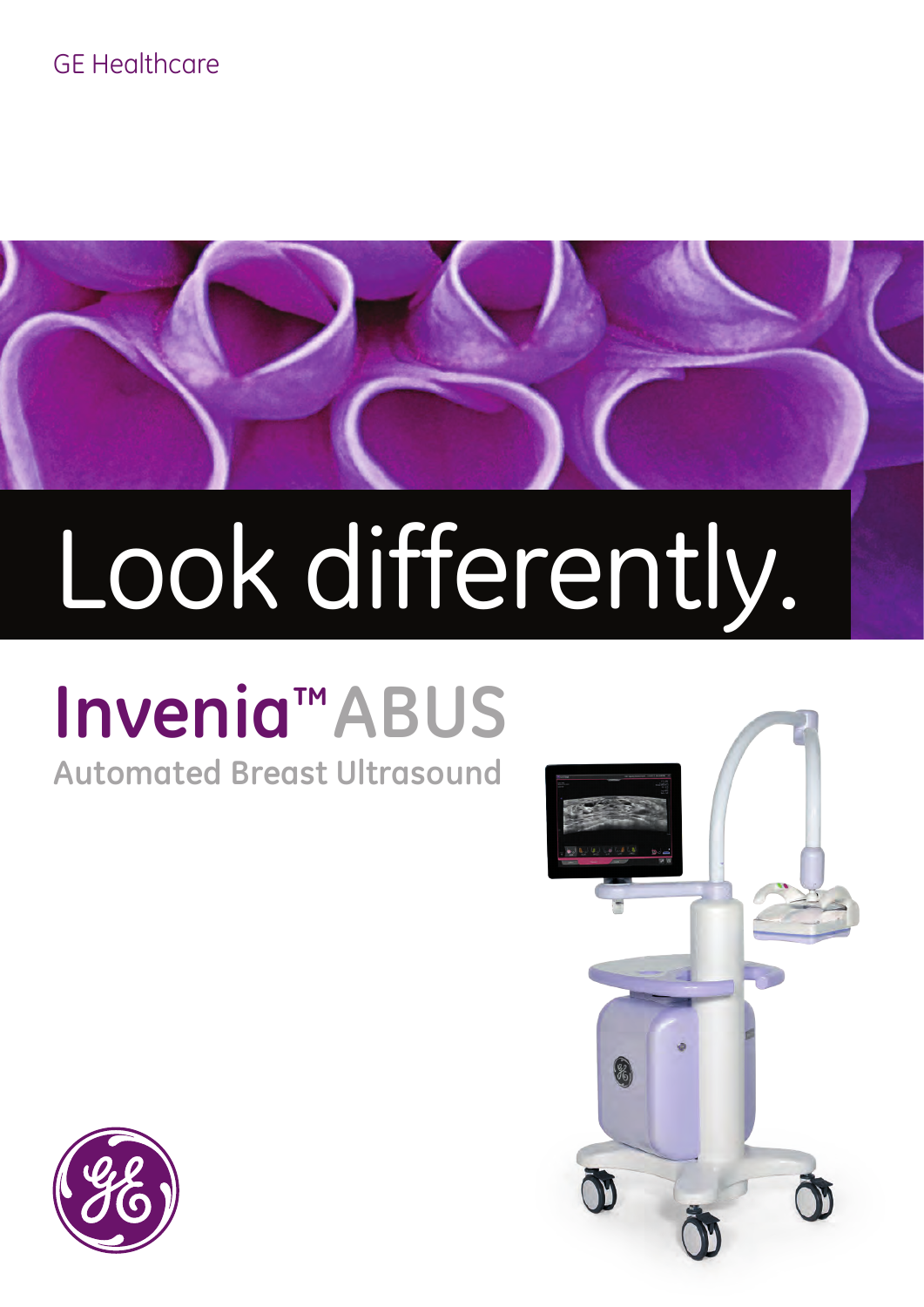### The unseen risk. **Too many tumors are missed.**



### **Having dense breasts increases a women's likelihood to develop cancer four to six times.1**

This is a significant problem. **Over 40% of women** have dense breast tissue,² which can mask the appearance of tumors and limit the performance of mammography.

Mammography may miss **over 1/3 of cancers in dense breasts.**<sup>3</sup> When it is warranted to look beyond mammography, there now is a screening technology that can effectively detect cancer to help deliver confidence and peace of mind.

### **For a woman with dense breasts, screening with mammography may not be enough.**

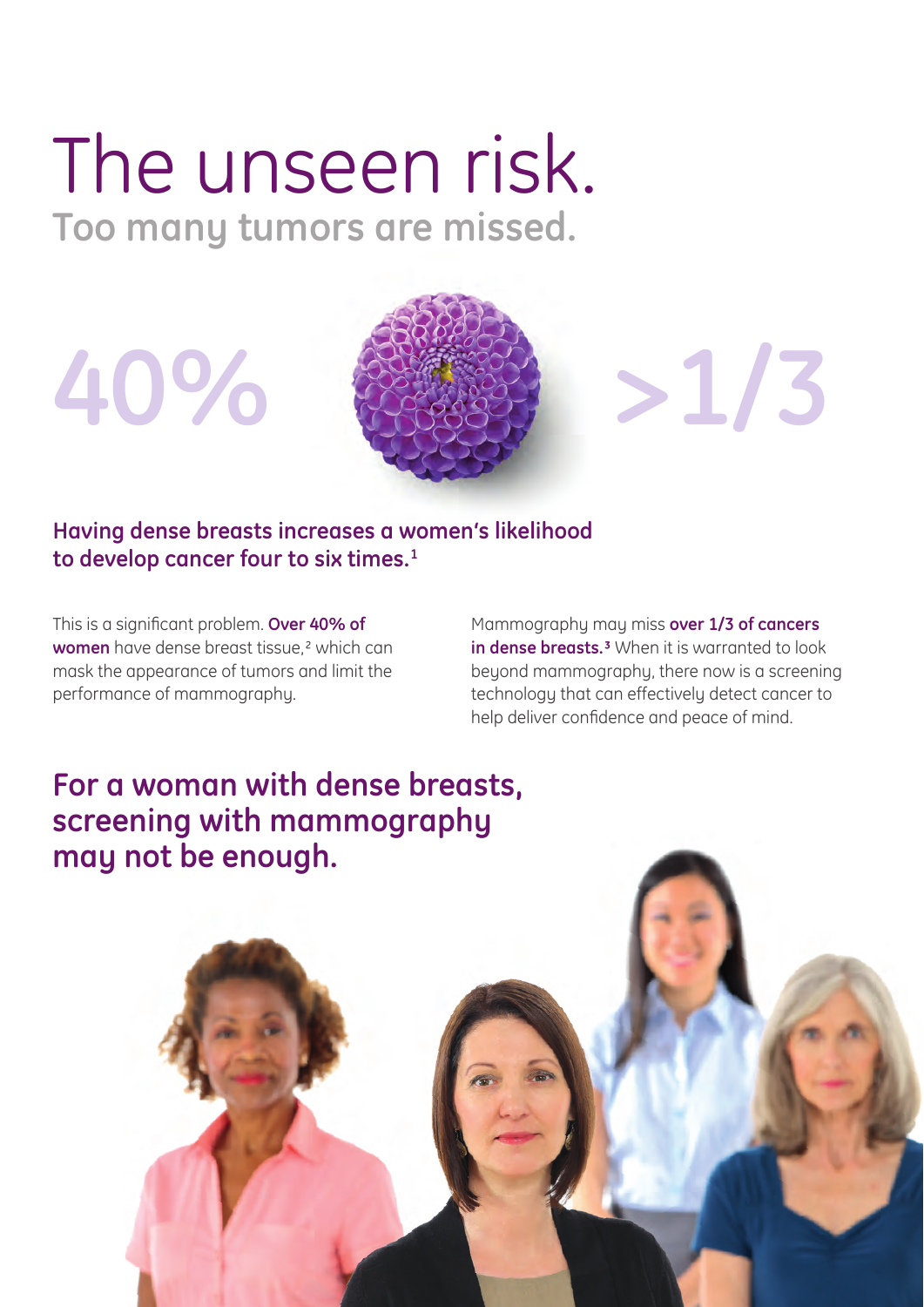### Enhanced Detection. **Invenia ABUS contribute to find more cancers.<sup>4</sup>**

### Enhanced Diagnosis. **Global View for planning.**

**Screening with ABUS has a 55% relative increase in invasive breast cancers identified in dense breast tissue using supplemental ABUS and a 37%**  relative increase in cancer detection overall than mammography alone.<sup>4</sup>





Multiple clinical research studies demonstrate that physicians can detect more cancers at an **earlier, more treatable stage.4**

Clinical studies confirmed the **accurate, costeffective and non-invasive staging** of breast cancers prior to surgery due to the global view of the breast <sup>5</sup>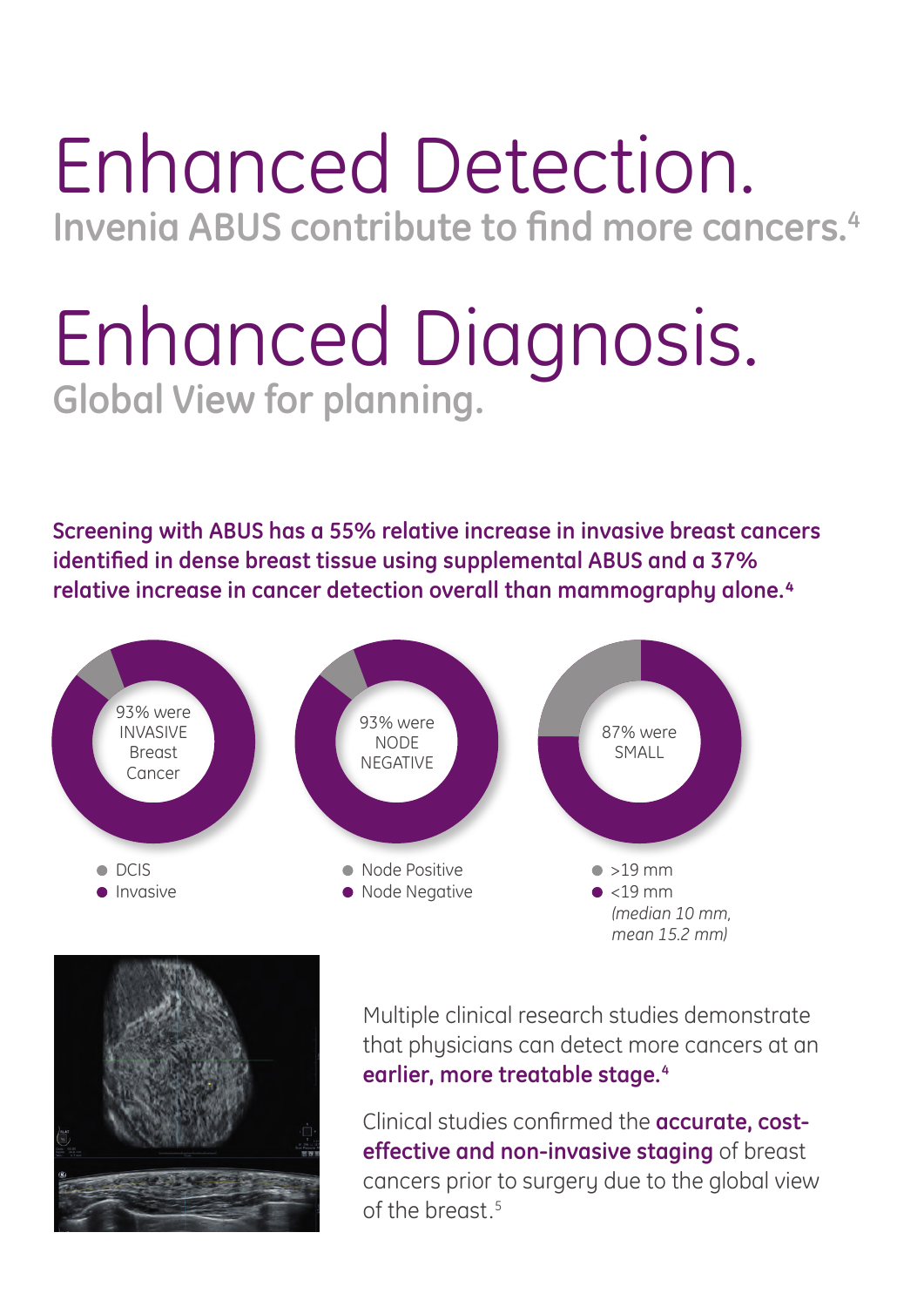

### Designed for automated screening. Remarkable Architecture. Advanced imaging algorithms.

### **Powerful Imaging Architecture**

Invenia ABUS's imaging architecture shifts traditional ultrasound from hardware- to software-based processing, resulting in exceptional performance for the fast paced breast imaging environment. With its massive parallel processing power and proprietary beamforming technology, the system creates focus at every pixel, delivering an image of high uniformity and resolution

### **Intelligent Imaging Algorithms**

Advanced algorithms and one button automation help provide remarkable image quality and reproducibility from user to user.

- **Fissue Equalization Algorithm**
- **Nipple Shadow Compensation**
- **Breast Border Detection**
- **Chest Wall Detection**

### **User-friendly touchscreen**

Operator workflow is smooth and easy with the Invenia ABUS high-resolution touchscreen display with advanced Projective Capacitive Touch (PCT) technology. Its sleek, graphical user interface enhances the way you work. Tap and swipe colorful icons to quickly and easily maneuver through the exam.

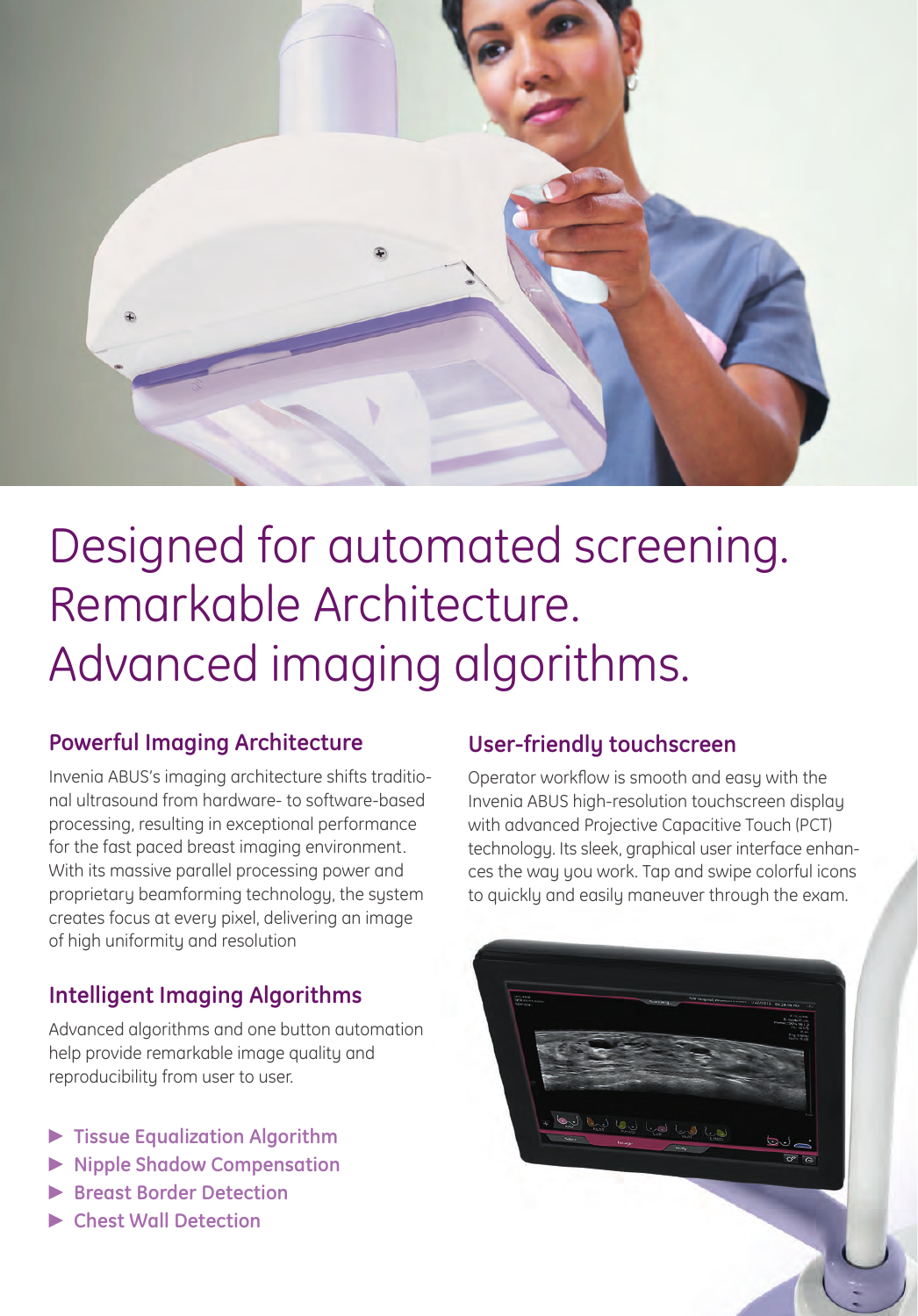

### Shaped for a woman's anatomy.

### The Reverse Curve<sup>™</sup> transducer

Contribute to enhance both patient comfort and breast coverage during the exam. The 15 cm wide field-of-view high-frequency transducer automatically creates uniform compression across the entire breast for consistent, reproducible image quality independent of the operator. The convergent scan line geometry allow to minimize beam refraction.

- **Enhanced anatomical detail P** Resolution at depth
- 
- **P** Deep penetration

### A fast, efficent workflow.

### **Invenia ABUS Workstation**

The Invenia ABUS Workstation displays 3D volumes in a patented, 2 mm thick coronal slice from the skin to the chest wall. The workstation's intelligent tools provide efficient exam reading and analysis within 3 minutes $6$  - which offers remarkable time saving for physicians compared to handheld ultrasound.

- ▶ DICOM 3.0 compliant ▶ Quick interpretation
- **Intelligent tools for analysis**